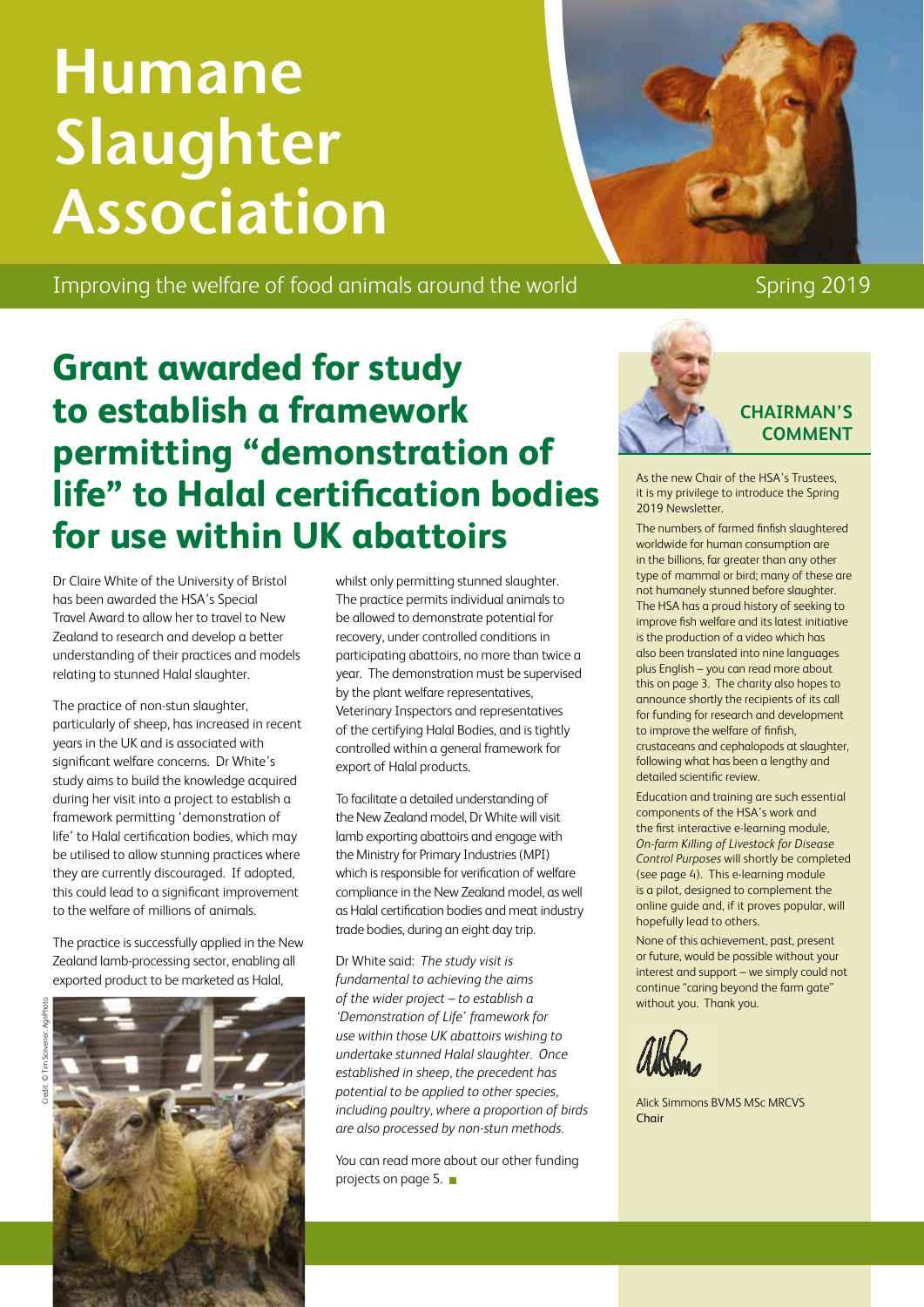## **Translation of publications into Chinese continues**

A generous grant has enabled the HSA to translate a variety of its existing publications into Mandarin Chinese over the last 12 months, including guidance on handling systems in slaughterhouses and group-stunning systems for mammals. Most recently, the HSA translated eight Technical Information Posters on humane moving and lifting of animals, their loading and unloading during transport, and the stunning of cattle, sheep and pigs. The translated publications are available to view, free-of-charge, on a dedicated HSA webpage. The HSA hopes these translations will enhance the accessibility of its publications to the Chinese agricultural and veterinary industry and to audiences in other countries where Mandarin is spoken.

# **2017/18 Livestock Market Survey**

As reported last year, as part of the two-hundredth anniversary of the first, purpose-built, livestock market opening in Hawick, the Livestock Auctioneers' Association (LAA) commissioned the HSA, in collaboration with the RSPCA, to carry out an independent survey of a representative sample of 24 livestock markets across England and Wales. The final market visit to complete the fieldwork was carried out at Welshpool Livestock Market on 2nd July 2018.

The full report was submitted to the LAA at the beginning of February and distributed among the LAA membership. As a result of the survey, it is hoped that plans for any new livestock marketing facilities, including improvements to existing markets and other livestock handling facilities such as collection centres and abattoir lairages, will include the improved features highlighted in the HSA report.

At the end of October 2018 the findings were presented to the LAA at its Annual General Meeting. The presentation compared the 2017/18 survey results with those of a similar survey, carried out by the HSA and the Royal Veterinary College in 2006/07, and highlighted some of the developments and improvements in management procedures, handling equipment and infrastructure which have taken place since that last survey. All the markets in the survey are part of the Red Tractor Assurance Scheme which has an animal welfare policy which is implemented by written supporting documents, including training records and procedures for dealing with emergency situations such as escapees and injured or infirm animals being delivered to the market.

In terms of facilities, improvements were recorded in the following areas: unloading facilities, penning, gateways, gangways, grading/sorting/ID races and isolation pens. As might be expected, newer markets and those with higher throughputs tended to have better facilities and scored higher, but some of the oldest markets also scored well. Fifty per cent of the markets visited are using CCTV as part of their commitment to animal welfare and to enhance security.

Further information, including speakers and booking, can be found on the website www.hsa.org.uk/news-events

As other shows are confirmed, these will be added to the website so please keep checking in to see if the stand will be in your area. The shows give us the perfect opportunity to meet existing and potential members and supporters, as well as display merchandise and our latest publications.

# **HSA promotes humane slaughter of fish to consumers around the world**

Following the publication of the HSA's 2018 report *Humane Slaughter of Finfish Farmed Around the World*, which encourages more scientific research and technological development for improving the welfare of more species of finfish at slaughter, the HSA published on its website home page a free-to-view video describing to consumers the cognitive abilities of finfish and their capacity to suffer fear and pain. The video informs consumers of the availability of stunning equipment for some fish species and describes how consumers can identify higherwelfare finfish products through some of the farm assurance schemes for fish which require more humane methods of slaughter.

With the generous support of a grant, in 2018 the video was translated into nine other languages to increase awareness of fish welfare around the world, enabling more consumers to make informed purchases. The translated videos are available to view, free-of-charge, from the HSA 'Publications' webpage, in French, German, Greek, Italian, Japanese, Korean, Polish, Portuguese and Spanish. These languages cover countries where fish assurance schemes are available and therefore consumers can look out for these product labels. The languages also cover countries whose industries might be able to adopt stunning relatively soon, and which produce and consume some of the largest amounts of farmed finfish products globally. This video is the first HSA publication to be translated into Korean and we hope it will provide a useful insight into the possibilities for humane slaughter, because South Korea is one of the world's leading aquaculture finfish producers, farming some of the largest numbers of species (approximately 26, including rainbow trout).

#### **IN BRIEF**







#### **HSA seminar to address animal welfare at slaughter**

Following the success of the CCTV Seminar last May, the HSA is holding a one-day seminar for the meat and livestock industry on Wednesday 9th October 2019 entitled *Animal Welfare at Slaughter – Hot Topics 2019*.

The seminar will address a range of current issues which have the potential to impact on animal welfare, including the implementation of CCTV, research into transferring LAPS technology into pigs, 'demonstration of life' framework for Halal certification and slaughter guidance for seasonal poultry producers.

#### **Come and visit our stand**

Planning for the 2019 show season has been underway and so far, the following shows have been confirmed:

The Smallholding and Countryside Festival at the Royal Welsh showground, Builth Wells on the 18th and 19th of May.

The English Winter Fair at the Staffordshire Country Showground on the 16th and 17th of November 2019 tbc.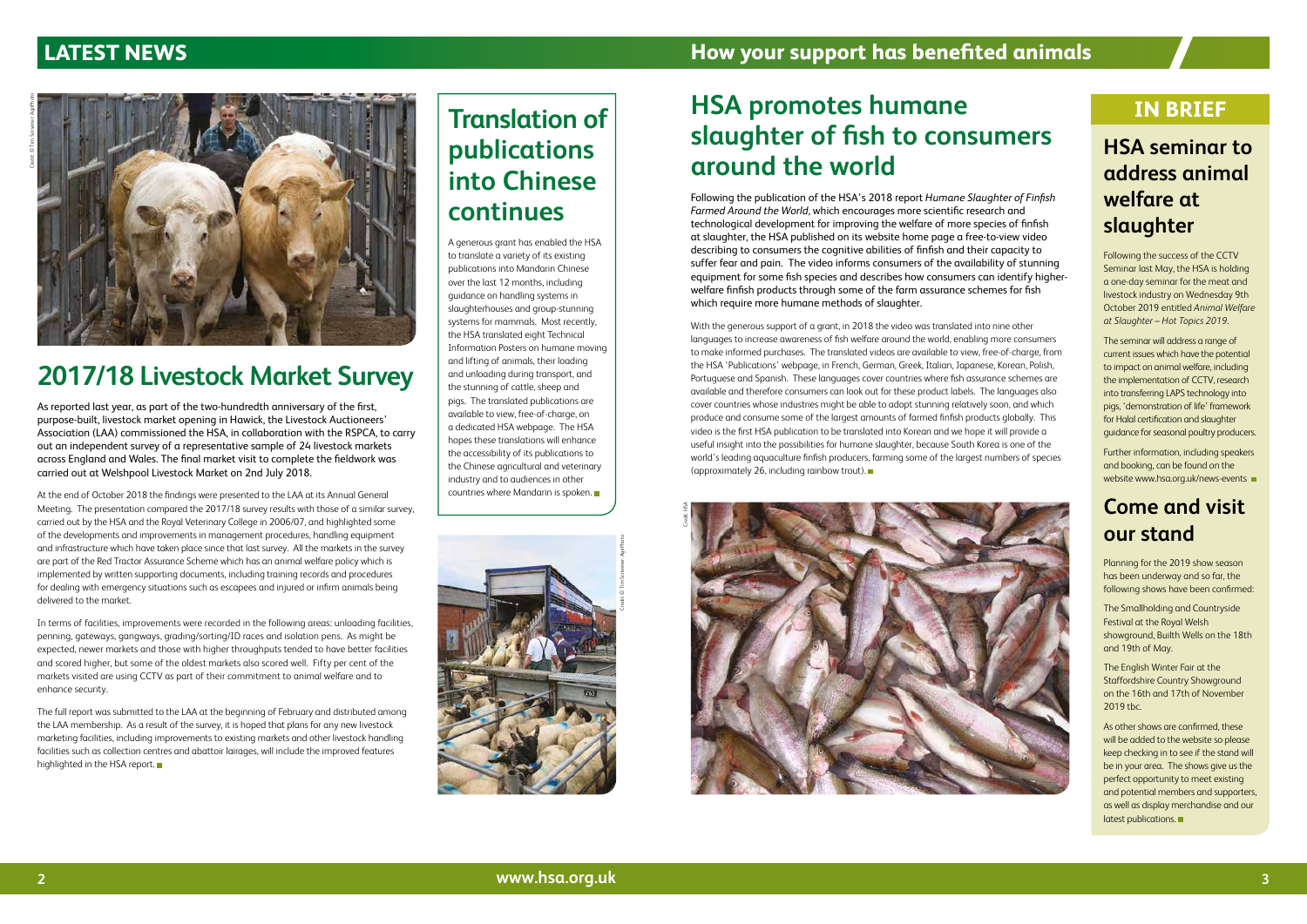# **Latest update – the 2015 HSA Research Training Scholars**

The HSA is funding research being carried out by Awal Fuseini at the University of Bristol, and Carlos Rebelo at the Royal Veterinary College.

Awal is attempting to develop a novel type of electrical stunning known as to as SPUC (single pulse ultra-high current), which has the potential to improve the welfare of cattle undergoing Halal slaughter. SPUC stunning may benefit animal welfare at slaughter by producing an extended duration of unconsciousness (enabling death to occur with less risk of recovery of consciousness) and may benefit health and safety and meat quality by reducing unconscious, involuntary convulsions after stunning.

Awal recently published a scientific paper discussing the compatibility of modern slaughter techniques with Halal and the aspects of modern slaughter that cause disagreement amongst Muslim scholars as to what is 'authentic' Halal meat, based on their differing interpretations of the Quran. The lack of consensus amongst Halal certification bodies means a global Halal standard is not yet available.

Carlos is exploring how to further develop the design of dry electrical stunning systems used for small-scale, on-farm slaughter of turkeys in order to improve animal welfare and produce acceptable meat quality. He is considering the effects of electrode design on the magnitude and consistency of the current applied and, in turn, on the duration of unconsciousness produced and the quality of the meat. Carlos is now continuing his PhD studies on a part-time basis.

#### **EDUCATION AND TRAINING**

# **HSA Special Travel Award**

The HSA Special Travel Award offers researchers, and others with an academic interest in humane slaughter, funding of up to £10,000 to undertake research or study visits.

The HSA has so far made three awards. The first was made to Dr Ellie Wigham at Bristol University who is undertaking a study of CCTV monitoring in US slaughterhouses. Ellie's work will be of special interest to operators in the UK now that CCTV is mandatory in all slaughterhouses in England and as procedures for monitoring CCTV are likely to be important if it is to bring about animal welfare benefits.

With a certificate of completion awarded at the end of the course, which should take approximately 45 minutes to complete, it may be of specific interest to vets as they carry out their annual CPD training.

Four animal welfare assessments – three in the UK and one in France, covering pigs, turkeys, ducks and geese.

A lecture on finfish welfare at slaughter for veterinary medicine students at the University of Liverpool.

The use of captive-bolt equipment and firearms for the emergency humane killing of livestock for the Isle of Man state veterinary staff and ferry crews of the Isle of Man Steam Packet.

The 2018 award went to Dr Troy Gibson to facilitate international collaboration which will investigate humane stunning methods for donkeys and on-farm killing of non-viable piglets. Dr Gibson undertook study visits to Brazil and a Brazillian PhD student visited Dr Gibson's laboratory at the Royal Veterinary College in the UK. The results of this study visit to Brazil showed that some methods used for on-farm dispatching of sick or nonambulatory animals, such as knife stabs in the chest of conscious animals, striking the head of piglets with a bodyweight of more than 5kg, or deliberately leaving pigs to die, do not meet the legal and societal requirements in terms of animal care and protection, and should be discontinued. The development of training, extension activities and psychological support programmes for operators in charge of on-farm killing of animals should be envisaged to improve the welfare conditions of pigs on farms.

You can read about the 2019 award to Dr Claire White on the front cover of this newsletter.

Every year the HSA offers students and industry trainees the opportunity to undertake a short research project by providing up to £2400 of support through the Dorothy Sidley Student/Trainee Scholarship scheme. In 2018 Mary Elizabeth Aubrey (a student at the Royal Veterinary College) was awarded a scholarship to investigate the electrical current profiles produced by head-only electrical stunning of sheep in UK abattoirs under the supervision of Dr Troy Gibson. Electrical stunning is the most common method for stunning sheep in the UK. Typically, current is applied to the head of the animal, rendering it immediately unconscious. The electrical current delivered, its duration and consistency are all important to ensure a rapid, pain-free loss of consciousness for animals. Mary measured the current delivered during electrical stunning at seven UK abattoirs and her work highlights the need to closely monitor stunning current and identifies some factors which may reduce the incidence of sub-optimal stun profiles.

#### **GRANTS AND AWARDS**

Over the autumn and winter months, the HSA technical staff have continued to run training courses and animal welfare assessments as well as provide advice and carry out lectures.

### **New e-learning module**

The HSA's first e-learning module *On-farm Killing of Livestock for Disease Control Purpose*s will shortly be available on our website. It complements the text-based online guide of the same name and offers a novel interactive approach to further engage learners.

It has been created for livestock producers, veterinary surgeons, knackermen, killing personnel, animal welfare inspectors, animal health officers, students and other people who may be involved with the emergency killing of livestock.

At the end of the course, learners will have an understanding of the roles and responsibilities of team members during an on-farm kill for disease control, the appropriate methods for humanely stunning and killing the major livestock species and how to maintain good biosecurity.

#### **Assessments**

#### **Lectures**

Two lectures to students at Harper Adams – one to animal health and welfare students and one to trainee livestock auctioneers.

#### **Training**

Animal welfare in the livestock market and handling of livestock for drovers and yard staff at a large livestock market in the north of England.

### **Fish work research funds made available**

The HSA made over £1.7 million available to support scientific research to develop humane stunning methods for decapod crustaceans (crabs, lobsters etc); cephalopod molluscs (eg octopus and squid) as well as farmed finfish species which currently do not have wellestablished stunning parameters. A number of promising applications have been received, and these are currently undergoing rigorous scientific review. The HSA hopes to announce the successful recipients of this funding shortly.

# **Student/Trainee Scholarships**



# **Animal welfare advice**

Since July 2018 the HSA has provided advice on the welfare of fish and of poultry at the time of killing to NGOs in Hong Kong and in Japan.

The HSA attended the Association of Independent Meat Suppliers Conference, and the World Horse Welfare Conference, in October 2018 and the British Poultry Council Annual Awards in December 2018. It is also a member of the British Veterinary Association (BVA) Abattoir Working Group.

Staff also attended the Veterinary Pubic Health Association (VPHA) Conference and the Compassion in World Farming effective electrical stunning stakeholder meeting. As well as presenting at the Livestock Auctioneers Association, presentations were also given at the Association of Meat Inspectors (AMI) Seminar at Harper Adams, on-farm and local slaughter consultation meeting at St George's House, Windsor Castle and the RSPCA beef standards advisory group meeting.

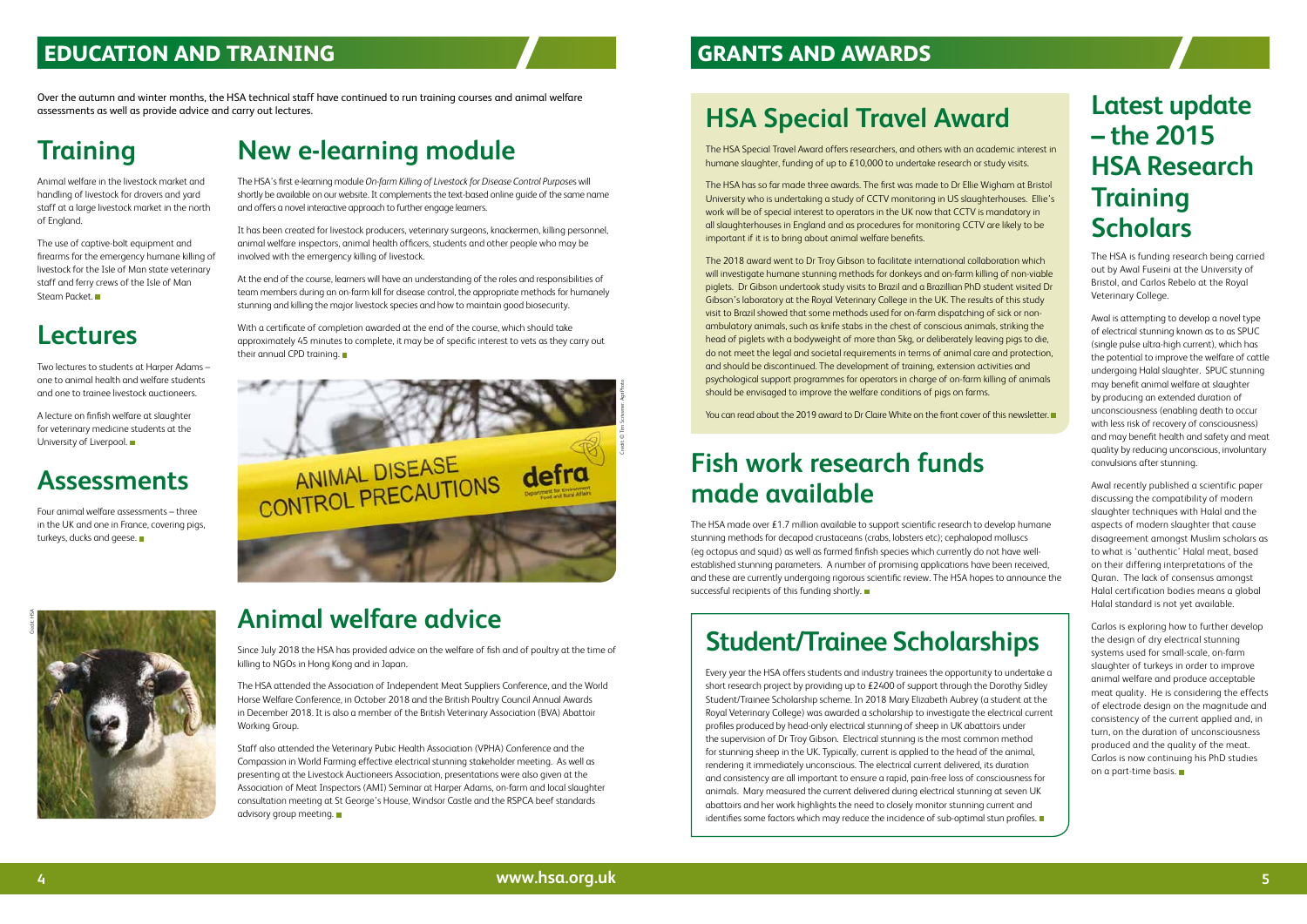This March, the HSA marked International Women's Day with the story of Violet Wood, the HSA's very first Secretary, who paved the way for the next generation of women vets and scientists.

Violet was instrumental in seeking improvements in animal welfare across the globe, travelling throughout Europe and further afield to countries such as Tangiers and Albania, undertaking arduous journeys and difficult work.

Violet was born in Brixton in 1869, to Henry and Harriet Wood. Her father was an architect and Violet was the youngest child. She had no real vocation and, by 1911, was a companion to her widowed mother and helping the fledgling Humane Slaughter Association as a volunteer.

At a Council meeting of the HSA held on the 5th of March 1920, Violet was appointed Secretary. At that meeting, she outlined a number of proposed activities including arranging demonstrations of the humane killer in slaughterhouses, writing to all the Chief Constables regarding the destruction of stray dogs and approaching the traffic managers of the railway companies regarding the transport of cattle. A room at 1 Weymouth Street, Marylebone, was set aside for her to use as an office and two months later she was able to report on satisfactory progress with her proposals, as well as the fact that she had also written to a number of shipping companies asking them to carry a humane killer when transporting live animals.

Over the next decade, Violet was active in promoting the aims of the charity widely across the UK and throughout Europe. By 1923, she had made visits to Tangier, Gibraltar, Madrid, Lisbon, Barcelona, Marseilles and Paris to promote the humane treatment of animals. The following year, she visited Italy and Greece with the objective of introducing the humane killer into these countries and by 1930, was

able to report that the humane killer had been introduced to half the countries of Europe. She was instrumental in seeking improvements in animal welfare across the globe, travelling throughout Europe and further afield, visiting shelters for stray animals, public slaughterhouses and giving lectures and demonstrations. It was difficult and often harrowing work, with travel much more arduous than it is today, particularly as a single woman.

In 1927, Violet was appointed a member of a Government committee set up to investigate the Weinberg Pen which was used for casting animals for Shechita, the Jewish method of slaughter.

By 1930, her health was failing and she resigned as Secretary, leaving her young protégé Dorothy Sidley to continue in her stead. She died on the 15th of June 1932 at the Hospital for Epilepsy & Paralysis, Maida Vale, having devoted her life to animal welfare.

Violet not only made a real and lasting impact in animal welfare, but also led the way for the generations of women scientists and veterinarians to come. Examples include Gillian Weyman, who was the first recipient of the Dorothy Sidley Memorial Scholarships in 1986 and Ellie Wigham who was given a Special Travel Award in 2018. Gillian undertook a study of cattle lorry tailboards and unloading and loading procedures for her scholarship – the idea for this research project coming as a direct result of observations she had made whilst working as a Research Assistant with the HSA. She had noticed, on a number of occasions, cattle slipping whilst being moved on and off transporters and felt there was a need for a study in this particular area.

In 2018, the use of  $CO<sub>2</sub>$  gas to slaughter pigs was the subject of media coverage as  $\alpha$  result of CO<sub>2</sub> supplies running low due to an unusually high number of closures of the factories which produce the gas as a by-product of the fertiliser industry. Over the years, there have been concerns about the humaneness of  $CO<sub>2</sub>$  and research has established that pigs find exposure to high concentrations of the gas aversive.

> In February 2018 Ellie Wigham, a student at the University of Bristol, was awarded funding for her project to assess the use of CCTV data to monitor and improve welfare in slaughterhouses in the USA. She

subsequently travelled to the States to assess the effects of independent CCTV auditing on animal welfare in lairage and at slaughter. This funding was timely as legislation came into force in England a few months later requiring all slaughterhouses to have CCTV installed.

As announced in the spring newsletter last year, the funding was eventually awarded to a consortium led by Dr Dorothy McKeegan at the University of Glasgow, with collaborators at University of Edinburgh (Dr Jessica Martin) and SRUC (Dr Emma Baxter). Work has begun on the HSA/Defra funded research to examine whether LAPS is more humane for stunning pigs than  $CO<sub>2</sub>$  and will conclude in Spring 2020. The work should provide an indication of both whether LAPS is less aversive than  $CO<sub>2</sub>$  for pigs and whether it is likely to become a viable method for their commercial slaughter.

More recently, Dr Dorothy McKeegan was awarded a joint HSA/Defra funding for her programme of research to determine whether Low Atmospheric Pressure Stunning (LAPS) might be a more humane way to render pigs insensible during commercial slaughter.

Thanks to women like these and also to the backing of people like you who share the charity's concern for the welfare of animals, the HSA has delivered initiatives which have made a difference to millions of animals at a time when they are most vulnerable. Please help us to continue their legacy by continuing your support of the HSA and helping to spread the word about the charity and the work it does. Thank you.

*"Our special thanks…to our wonderful secretary in London, Miss Violet Wood, whose work for the better treatment of animals in foreign countries is now so well known."* From the Council minutes 1928.

By 1928 there were over 20,000 private slaughterhouses in England, to which no-one involved in animal welfare had the right of entry, except with the permission of the owner. There was no requirement for those carrying out the slaughter to be assessed as to their fitness for the task, nor for their equipment to be inspected as to its suitability.

Just over 60 years ago, on the 1st of December 1958, The Slaughter of Pigs (Anaesthesia) Regulations came into force which legalised the use of  $CO<sub>2</sub>$ stunning for pigs. This new method had been developed in the USA and Denmark and used a mixture of  $65\%$  CO<sub>2</sub> in air to render pigs unconscious before slaughter and until death from exsanguination. The charity's General Secretary, Miss Dorothy Sidley, observed pigs being anaesthetised in a plant in Northern Ireland. The gas concentration was maintained automatically and a visible and audio signal warned operators if the concentration varied beyond the programmed limits. At the time of its introduction, it was considered an

improvement on electrical stunning and less open to human error. Notwithstanding, the HSA persuaded the Ministry of Agriculture to include a protective clause in the Regulations requiring a captive-bolt pistol to be available at all times in case of an emergency.

Since its foundation over 100 years ago, the HSA has led and/or contributed to major changes in attitudes towards animals, with scientific and technological developments resulting in huge improvements in methods for slaughter or killing. In September 2013, the charity held a workshop in London to discuss the use of Low Atmospheric Pressure Stunning (LAPS) for food animals at slaughter. The HSA's purpose for

organising the meeting was to learn of the development and use of this new system, discuss scientific findings relating to humaneness, and consider its potential for wider use and what further research might be needed relevant to this. The meeting was attended by participants with an interest in the topic from scientific, technical, animal welfare and legislative perspectives.

In 2017 the charity, in conjunction with UFAW, organised a seminar on Controlled Atmosphere Stunning (CAS) methods to examine the latest developments in research into these methods. The meeting was oversubscribed with speakers and attendees from as far afield as New Zealand, Canada and the USA. Amongst other issues the meeting highlighted the importance of air-hunger as an extremely unpleasant physiological state, the need for high-quality science in this area and the practicalities of translating scientific information and advances into changes in legislation and practice. As part of its commitment to ensuring the welfare of animals at slaughter, the HSA announced at this conference a collaboration with Defra to provide funding of up to £400,000 for research into alternatives to carbon dioxide for the humane slaughter of pigs.

#### **It's hard to believe today but, when the HSA was founded in 1911, there were no laws protecting animal welfare at slaughter.**

#### **FROM THE ARCHIVES**

Credit: © Tim Scrivener: AgriPhoto



# **Violet Wood 1866-1932 The woman who travelled the world to help animals**